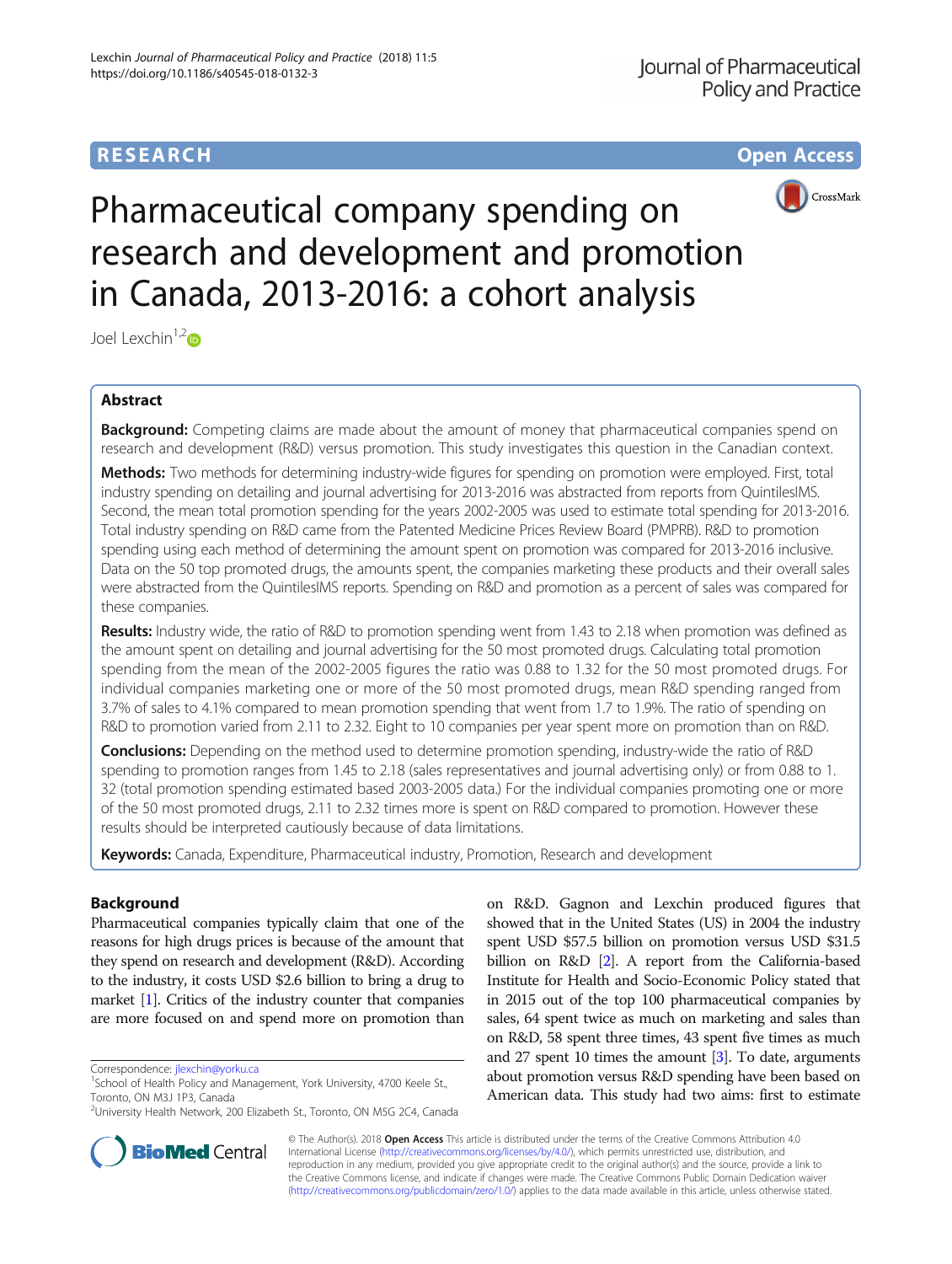total industry-wide promotion and compare that to total industry-wide R&D spending and second, to look at the ratio of R&D versus promotional spending for individual companies marketing the most heavily promoted drugs in Canada.

# **Methods**

# Industry-wide

Two methods were used to determine industry-wide promotion spending. First, total spending on sales representatives and journal advertising, i.e., excluding all other types of promotion, for the top 50 most heavily promoted products from companies was available for the years 2013-2016 from the annual reports published by QuintilesIMS (formerly imshealth|brogan) [[4](#page-5-0)–[7](#page-5-0)].

Second, amounts for all types of promotion in Canada were available for the period 2002-2005 from Cammcorp International (Marc-Andre Gagnon, personal communication, January 15, 2011). The mean ratio of spending on detailing plus journal advertising to total promotion spending was calculated for that period and that ratio was then used to convert annual spending on detailing and journal advertising to total promotion spending for the years 2013- 2016, assuming that the relative proportions spent on detailing plus advertising were the same in 2013-2016 as they were in 2002-2005. These calculated amounts constitute a floor for total promotional spending since the figures for 2013-2016 only cover the top 50 most promoted products. As an illustrative example, between 2002 and 2005 detailing plus advertising was a mean of 60.4% of total industry-wide promotional spending of \$1.066 billion. In 2013, spending on detailing plus advertising for the 50 most heavily promoted drugs was \$0.575 billion and therefore the calculated lower total amount was 0.575/  $60.4 \times 100 = $0.952$  billion. The calculation was repeated for the years 2014-2016.

Total R&D spending by all companies with a patented drug on the Canadian market for the same 4-year period was available from the annual reports from the Patented Medicine Prices Review Board (PMPRB), the federal body that sets a maximum introductory price for new patented medicines [\[8](#page-5-0)–[11\]](#page-5-0). Ratios of spending on R&D to promotion were calculated for each year using the two different methods of determining annual promotion spending.

#### Companies with the most heavily promoted drugs

The names of the 50 medications with the highest spending on promotion, the companies marketing these medications and the amount spent were abstracted for the years 2013 to 2016 inclusive from QuintilesIMS annual reports. These reports also contain total sales revenue for the top 50 companies in Canada and these figures along with figures on promotion spending was entered into an Excel spreadsheet. The amount spent on promotion by the top companies was summed and the mean percent of sales spent on promotion was also calculated for all of the top companies for each of the 4 years.

The percent of sales spent by companies on R&D was abstracted from the annual PMPRB reports for each of the companies with the most heavily promoted drugs and the amount spent on R&D for each company was calculated by multiplying this figure by the total sales of each company found in the QuintilesIMS reports. The combined amount and the mean percent of sales spent on R&D by the companies was calculated for each year.

Combined R&D spending and the mean percent of sales spent on R&D was compared to similar figures for promotion for the companies with the most heavily promoted drugs.

All of the data was publicly available and no patients were involved. Therefore, ethics approval was not necessary.

# **Results**

# Industry-wide

Total industry R&D spending, where industry is defined as all companies with a patented drug on the Canadian market, ranged from a low of \$792,200,000 to a high of \$918,200,000. Spending on sales representatives and journal advertising for the 50 most heavily promoted drugs went from a low of \$421,434,000 to \$562,926,000 and the ratio of R&D to promotion spending was 1.43 to 2.18. Total promotion spending on the 50 most heavily promoted drugs, calculated from the mean of the 2002- 2005 figures, ranged from \$697,000,000 to \$932,000,000 and the ratio was 0.88 to 1.32 (Table 1).

Table 1 Spending on R&D<sup>a</sup> and promotion as a percent of sales industry-wide

| Year | Total R&D<br>spending<br>(\$000) | Promotion spending (\$000)                           |                                                              | Ratio R&D to promotion spending |                           |  |  |
|------|----------------------------------|------------------------------------------------------|--------------------------------------------------------------|---------------------------------|---------------------------|--|--|
|      |                                  | Detailing and journal<br>advertising top 50<br>drugs | Estimated total promotion<br>based on data from<br>2002-2005 | Promotion for top 50 drugs      | Estimated total promotion |  |  |
| 2013 | 798.300                          | 550,871                                              | 912,000                                                      | 1.45                            | 0.88                      |  |  |
| 2014 | 792.200                          | 552,797                                              | 916,000                                                      | 1.43                            | 0.86                      |  |  |
| 2015 | 869.100                          | 562,926                                              | 932,000                                                      | 1.54                            | 0.93                      |  |  |
| 2016 | 918.200                          | 421.434                                              | 697.000                                                      | 2.18                            | 1.32                      |  |  |

<sup>a</sup>Research and development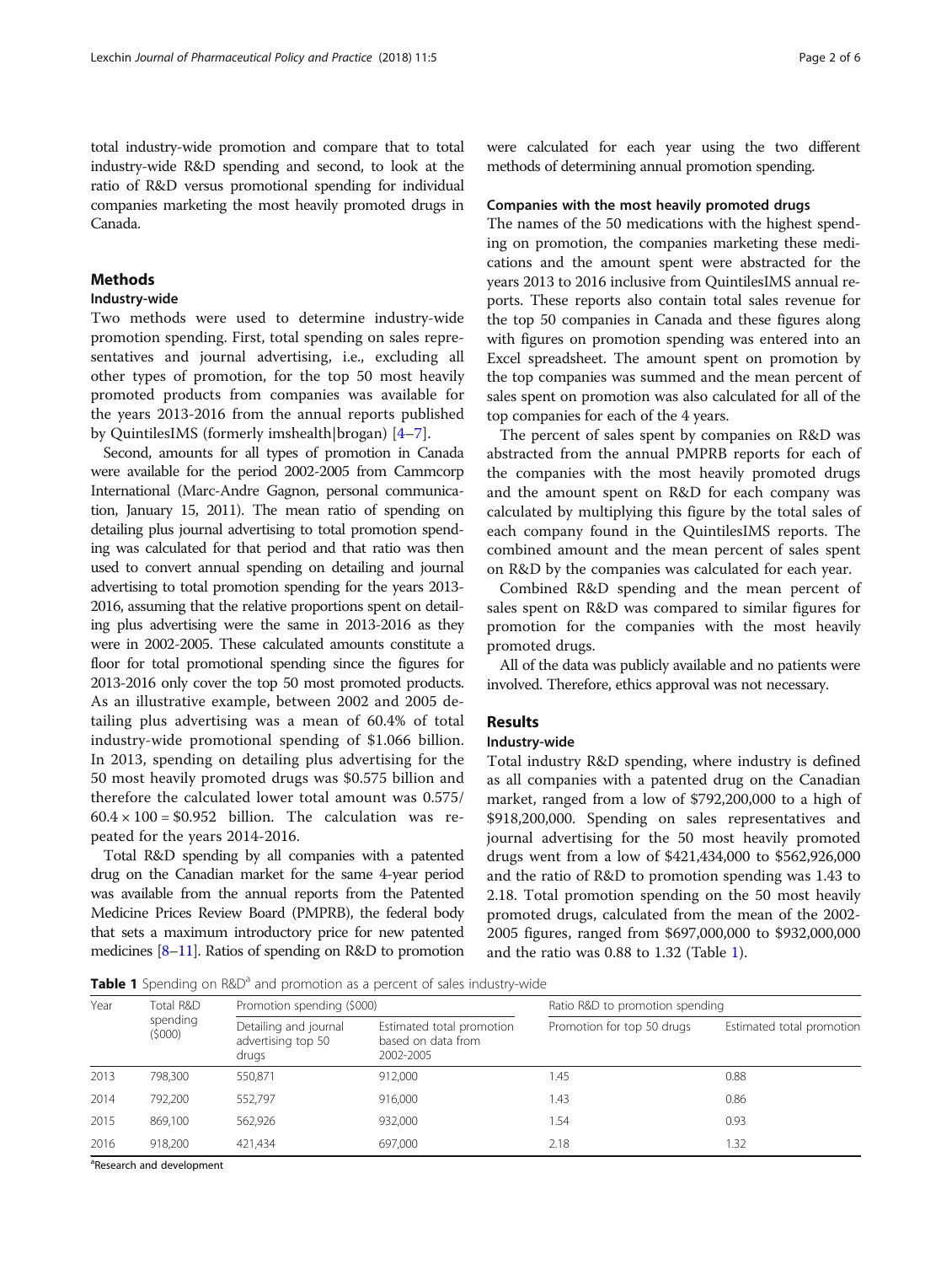Table 2 Number of 50 most promoted drugs per company per year

| Year | Number of drugs promoted |   |   |  |  |  |  |  |  |
|------|--------------------------|---|---|--|--|--|--|--|--|
|      |                          |   |   |  |  |  |  |  |  |
| 2013 | 10                       |   |   |  |  |  |  |  |  |
| 2014 | 10                       | 6 | 3 |  |  |  |  |  |  |
| 2015 | 10                       |   |   |  |  |  |  |  |  |
| 2016 | 10                       | 6 |   |  |  |  |  |  |  |

## Companies with the most heavily promoted drugs

In each of the 4 years, data was not available for a small number of the 50 most promoted drugs: 2013 – 4 drugs (no total sales figures),  $2014$  and  $2015 - 4$  drugs (no total sales figures) and 1 drug (no R&D as a percent of sales), 2016 – 1 drug (no total sales figure). (Complete data on individual companies for each year is available in Additional file [1:](#page-4-0) Table S1, Additional file [2:](#page-4-0) Table S2, Additional file [3](#page-4-0): Table S3, Additional file [4](#page-4-0): Table S4.)

R&D and promotion spending was available for 22 companies in each of the 4 years. (The individual companies selling the top 50 drugs varied from year to year and overall 26 unique companies had data for 1 to 4 years.) In 2016, the amount spent on promotion for one company included company promotion rather than promotion for an individual product. For the majority of companies (15-17 out of 22 in any given year) the amount spent on promotion was only available for 1 or 2 drugs (Table 2). Mean R&D spending ranged from 3.7% of sales to 4.1% compared to mean promotion spending that went from 1.7 to 1.9%. The ratio of spending on R&D to promotion varied from 2.11 to 2.32 (Table 3). Depending on the year, between 8 to 10 of the 22 companies spent more on promotion than on R&D (Table 3).

Figure [1](#page-3-0) shows the distribution of spending on R&D versus promotion as a percent of sales by number of companies. Companies tended to cluster at the lower end for spending on promotion whereas they were at the higher end for spending on R&D. The largest amount spent by an individual company on R&D was 13.6% in 2016 and on promotion it was 7.8% in 2015.

Table [4](#page-3-0) shows that for most companies there was significant variation in spending on both promotion and R&D on a year-to-year basis.

# **Discussion**

Depending on the method used to determine promotion spending, industry-wide the ratio of R&D spending to promotion ranges from 1.45 to 2.18 (sales representatives and journal advertising only) or from 0.88 to 1.32 (total promotional spending) for the years 2013 to 2016. The amount spent on promotion used in calculating the former set of ratios is more accurate but is limited to just two types of promotion. The amount spent on promotion used in calculating the latter set of ratios is an estimate for all types of promotion but is less accurate. Both sets of ratios also only apply to the amount spent on the 50 most heavily promoted drugs. For the individual companies promoting one or more of the 50 most promoted drugs, 2.11 to 2.32 times more is spent on R&D compared to promotion. Even using the limited data on individual company promotion, 8-10 companies per year still spent less on R&D than they did on promotion.

However, all of these results should be interpreted cautiously for a number of reasons. First, the QuintilesIMS reports only provide figures for spending on sales representatives and journal advertising whereas companies engage in a number of other methods of promotion, among them, distributing free samples, hiring key opinion leaders to give talks, sponsoring meals and meetings and using social media. Second, the estimate for total promotional spending based on the mean of the 2002-2005 figures assumes that the proportion of the total used on journal advertising and detailing remained stable. Finally, for many companies promotion spending was based on the amount spent on just 1 or 2 drugs.

The reason for the abrupt decline in spending on detailing and journal advertising in 2016 compared to 2013-2015 requires further investigation. The variation in the year-to-year amount spent on both R&D and promotion by individual companies most likely reflects research priorities and how many drugs companies are aggressively marketing.

Table 3 Spending on R&D<sup>a</sup> and promotion as a percent of sales for companies with the most heavily promoted drugs

| Year | Number of<br>companies <sup>b</sup> | Number of<br>drugs | Total sales<br>(5000) | R&D<br>spending (\$000)<br>(% sales) | Promotion<br>spending (\$000)<br>(% sales) | Ratio of R&D<br>to promotion<br>spending | Number of companies<br>spending more on<br>promotion than on R&D |
|------|-------------------------------------|--------------------|-----------------------|--------------------------------------|--------------------------------------------|------------------------------------------|------------------------------------------------------------------|
| 2013 | 22                                  | 46                 | 12,761,798            | 565,670 (4.4)                        | 243.420 (1.9)                              | 2.32                                     | Q                                                                |
| 2014 | 22                                  | 46                 | 13,327,819            | 509,531 (3.8)                        | 242,401 (1.8)                              | 2.11                                     | 8                                                                |
| 2015 | 22                                  | 45                 | 13,215,385            | 487.223 (3.7)                        | 230,157 (1.7)                              | 2.18                                     |                                                                  |
| 2016 | 22                                  | 49                 | 13,610,805            | 553.057 (4.1)                        | 258,363 (1.9)                              | 2.16                                     | 10 <sup>2</sup>                                                  |

<sup>a</sup>Research and development

<sup>b</sup>Individual companies vary by year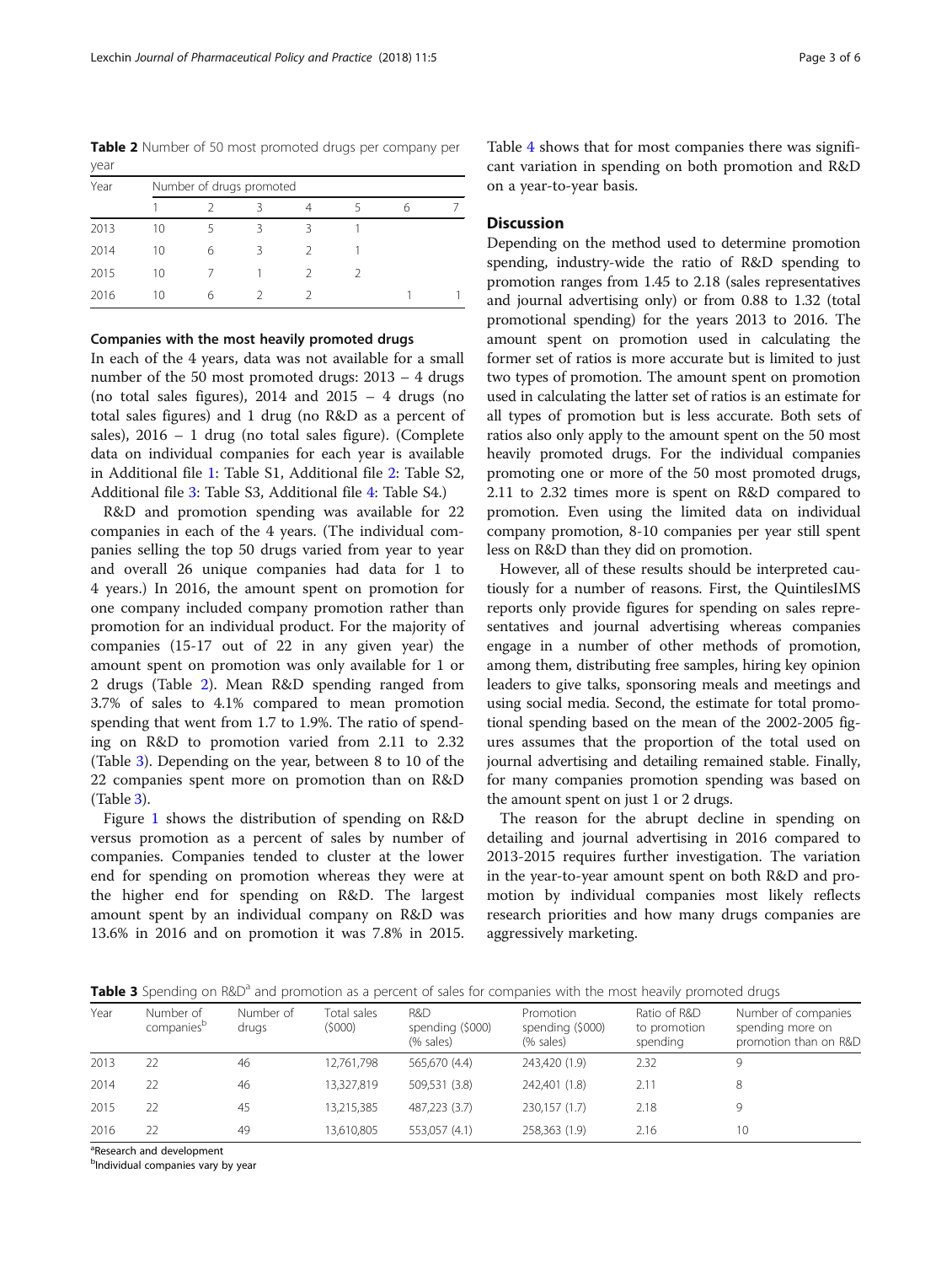<span id="page-3-0"></span>

| Table 4 Variation in promotion and research and development spending by individual company by year |  |  |  |  |  |  |  |
|----------------------------------------------------------------------------------------------------|--|--|--|--|--|--|--|
|----------------------------------------------------------------------------------------------------|--|--|--|--|--|--|--|

| Company              | Promotion spending on drugs in 50 most promoted (\$000) |                          |                          |                          | Research and development spending (\$000) |         |                          |                     |
|----------------------|---------------------------------------------------------|--------------------------|--------------------------|--------------------------|-------------------------------------------|---------|--------------------------|---------------------|
|                      | 2013                                                    | 2014                     | 2015                     | 2016                     | 2013                                      | 2014    | 2015                     | 2015                |
| Abbott EPD           | 15,779                                                  | 16,009                   | 8104                     | $\equiv$                 | $\circ$                                   | $\circ$ | $\mathbf 0$              | $\equiv$            |
| Actavis              |                                                         | 3034                     | 2753                     | $\qquad \qquad -$        | $\overline{\phantom{m}}$                  | 20      | $\circ$                  | $\equiv$            |
| Allergan             | $\equiv$                                                |                          | $\overline{\phantom{0}}$ | 2328                     | -                                         | ÷       | $\equiv$                 | 1751                |
| Amgen                | 5816                                                    | 5836                     | 6515                     | 6359                     | 50,370                                    | 45,622  | 42,153                   | 38,600              |
| Astellas             | 3006                                                    | 3097                     | 8094                     | 5612                     | 4735                                      | 3447    | 6952                     | 3851                |
| AstraZeneca          | 20,066                                                  | 35,416                   | 33,655                   | 41,304                   | 13,781                                    | 24,273  | 41,143                   | 61,468              |
| Bayer                | 10,857                                                  | 11,995                   | 11,486                   | 11,898                   | 23,476                                    | 31,373  | 39,719                   | 45,025              |
| <b>BGP Pharma</b>    | $\overline{\phantom{0}}$                                | $\overline{\phantom{0}}$ | $=$                      | 4809                     | $\equiv$                                  | -       | ÷                        | $\circ$             |
| <b>BMS Pharma</b>    | 20,081                                                  | 13,132                   | 7588                     | 14,741                   | 53,270                                    | 45,001  | 59,456                   | 81,335              |
| Boehringer Ingelheim | 11,570                                                  | 17,304                   | 14,147                   | 24,961                   | 23,476                                    | 18,430  | 22,742                   | 21,409              |
| GlaxoSmithKline      | 19,384                                                  | 30,547                   | 13,328                   | 27,567                   | 88,350                                    | 77,648  | 53,413                   | 43,326              |
| Janssen              | 5636                                                    | 12,666                   | 16,839                   | 6356                     | 49,983                                    | 61,733  | 70,646                   | 86,380              |
| Leo                  | 3847                                                    | $\qquad \qquad -$        | $\overline{\phantom{0}}$ | $\overline{\phantom{m}}$ | 939                                       |         | $\overline{\phantom{m}}$ | $\equiv$            |
| Lilly                | 12,358                                                  | 8261                     | 7592                     | 6150                     | 53,672                                    | 26,620  | 22,277                   | 36,710              |
| Lundbeck             | 9956                                                    | 3322                     | 12,146                   | 8900                     | 888                                       | 2596    | 3126                     | $\mathbf 0$         |
| Merck                | 27,682                                                  | 13,065                   | 18,441                   | 36,963                   | 19,962                                    | 26,505  | 21,667                   | 32,582              |
| Novartis             | 3460                                                    | 7838                     | 5376                     | 12,002                   | 106,013                                   | 78,553  | 51,916                   | 44,701              |
| Novo Nordisk         | 6536                                                    | 4159                     | 3517                     | 3580                     | 4563                                      | 10,857  | 7886                     | 4548                |
| Paladin              | $\overline{\phantom{m}}$                                |                          | 3113                     |                          | $\overline{\phantom{a}}$                  |         | 265                      | $\equiv$            |
| Pfizer               | 24,429                                                  | 12,009                   | 12,178                   | 14,162                   | 24,643                                    | 14,174  | 8953                     | 9738                |
| Purdue               | 9996                                                    | 3790                     | 6099                     | 2666                     | 13,581                                    | 14,683  | 12,609                   | 16,321              |
| Sanofi-Aventis       | 3222                                                    | 2870                     | $\overline{\phantom{0}}$ | 3578                     | 19,940                                    | 13,847  | $\equiv$                 | 8450                |
| Servier              | 7862                                                    | 14,134                   | 8893                     | 7252                     | 11.745                                    | 13,612  | 8067                     | 7150                |
| Shire                | 4145                                                    | 6967                     | 3287                     | 3464                     | 281                                       | 350     | $\mathbf 0$              | $\mathsf{O}\xspace$ |
| Takeda               | 14,099                                                  | 13,415                   | 19,582                   | 5460                     | 0                                         | 0       | $\mathbf 0$              | $\mathbf 0$         |
| Valeant              | 3633                                                    | 3535                     | 7414                     | 8251                     | $\mathbf 0$                               | 0       | 14,231                   | 9712                |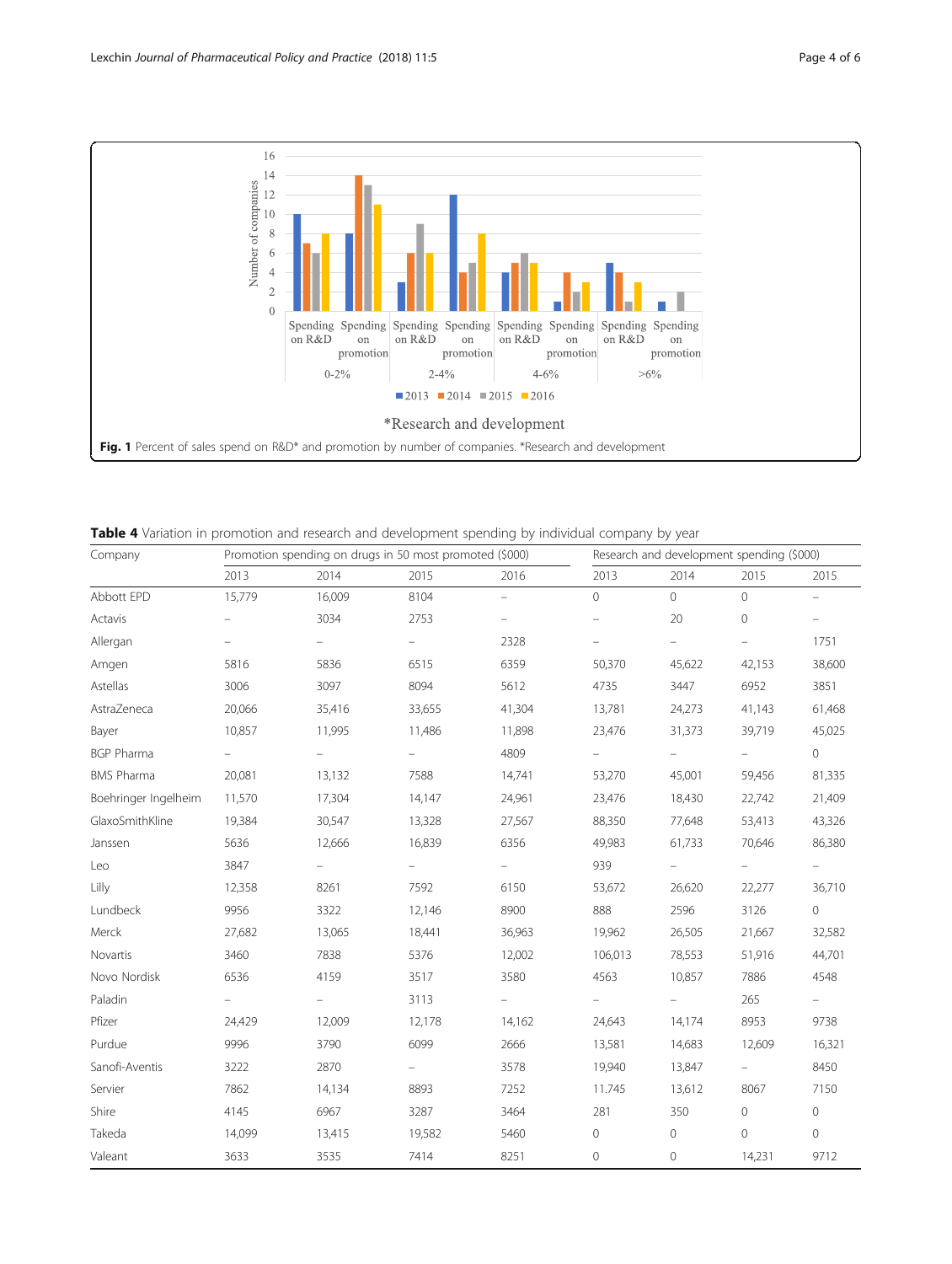<span id="page-4-0"></span>Beyond examining the amount of money spent on R&D and promotion, looking at the focus of that spending and the outcomes is another way of assessing the priorities that companies attach to each of these activities. Innovative Medicines Canada (IMC), the organization representing the research-based industry, signals the importance that it attaches to R&D on its website: "At present, there are more than 500 new products in development in Canada, including therapies focused on cancer treatments, infectious diseases and vaccines. These products have the potential to help Canadians and people all over the world live longer and healthier lives" [\[12\]](#page-5-0). However, industry spending on R&D in Canada has been declining ever since 1997/1998 when it peaked at 11.5% of sales and it now stands at 4.4% [[11](#page-5-0)]. Out of 564 new patented medicines introduced into Canada from 2010 to 2016 inclusive, only 37 (6.6%) were rated by the PMPRB as breakthroughs or substantial therapeutic improvements [[11\]](#page-5-0). Although most products that fail in the clinical development stage do so because of a lack of efficacy or for safety reasons, 57% and 17% respectively, 22% are stopped for commercial reasons [[13](#page-5-0)] indicating that products that might be both safe and efficacious are not brought to market.

Industry is also positive about the role of promotion, especially the activities of sales representatives. This orientation is reflected in a statement about the role of pharmaceutical sales representatives issued by Rx&D, the predecessor to IMC: "Provider-supported detailing generates awareness about new treatments and provides science-based and Health Canada approved advice on how to administer these medications" [\[14](#page-5-0)]. Previous research that examined the most heavily promoted products in Canada, showed that the vast majority of spending went to medications that offered little to no additional therapeutic value over existing therapies [\[15](#page-5-0)]. The comprehensiveness of the safety information provided by sales representatives when they visit doctors was investigated in a study involving primary care practitioners in Vancouver and Montreal. "Minimally adequate safety information" defined a priori as the mention of one or more of the following: approved indications, serious adverse events, common non-serious adverse events and contraindications and no unapproved indications or unqualified safety claims (e.g., "this drug is safe") was provided in 5/412 (1.2%) of promotions in Vancouver and 7/423 (1.7%) in Montreal. Representatives did not provide any information about harms (a serious adverse event, a common adverse event or a contraindication) in two-thirds of interactions [\[16\]](#page-5-0).

It would appear that regardless of the amount of money spent on these two activities – R&D or promotion – that commercial objectives are one of the main considerations behind how pharmaceutical companies direct their expenditures.

# Limitations

These results only apply to companies that market the top 50 most promoted drugs in Canada in any given year. Results for other companies may vary. The pharmaceutical industry also disputes the R&D figures in the annual PMPRB reports because these figures are based on the definition of R&D used by Revenue Canada, whereas according to the industry other types of investment should also be included, increasing the amount of R&D spending [[17\]](#page-5-0).

## Conclusion

Based on the available data, individual pharmaceutical companies in Canada, on average, are spending more on R&D than on promotion; however, the reverse is true for a minority of companies. For the industry as a whole, more may be spent on promotion versus R&D although a definite conclusion would require access to more complete data.

## Additional files

- [Additional file 1:](https://doi.org/10.1186/s40545-018-0132-3) Table S1. Company spending on R&D and promotion – 2013. (XLSX 10 kb) [Additional file 2:](https://doi.org/10.1186/s40545-018-0132-3) Table S2. Company spending on R&D and promotion
- 2014. (XLSX 10 kb)

[Additional file 3:](https://doi.org/10.1186/s40545-018-0132-3) Table S3. Company spending on R&D and promotion – 2015. (XLSX 9 kb)

[Additional file 4:](https://doi.org/10.1186/s40545-018-0132-3) Table S4. Company spending on R&D and promotion – 2016. (XLSX 10 kb)

#### Abbreviations

IMC: Innovative Medicines Canada; PMPRB: Patented Medicine Prices Review Board; R&D: Research and development

#### Acknowledgements

None.

#### Funding

There was no funding for this study.

#### Availability of data and materials

All data generated or analysed during this study are included in this published article [and its supplementary information files].

#### Authors' contributions

JL conceived of the idea for this study, gathered the data, wrote and revised the manuscript and read and approved the final manuscript.

#### Ethics approval and consent to participate

Not relevant

#### Consent for publication

Not relevant.

#### Competing interests

In 2015-2017, Joel Lexchin was a paid consultant on two projects: one looking at indication-based prescribing (United States Agency for Healthcare Research and Quality) and a second deciding what drugs should be provided free of charge by general practitioners (Government of Canada, Ontario Supporting Patient Oriented Research Support Unit and the St Michael's Hospital Foundation). He also received payment for being on a panel that discussed a pharmacare plan